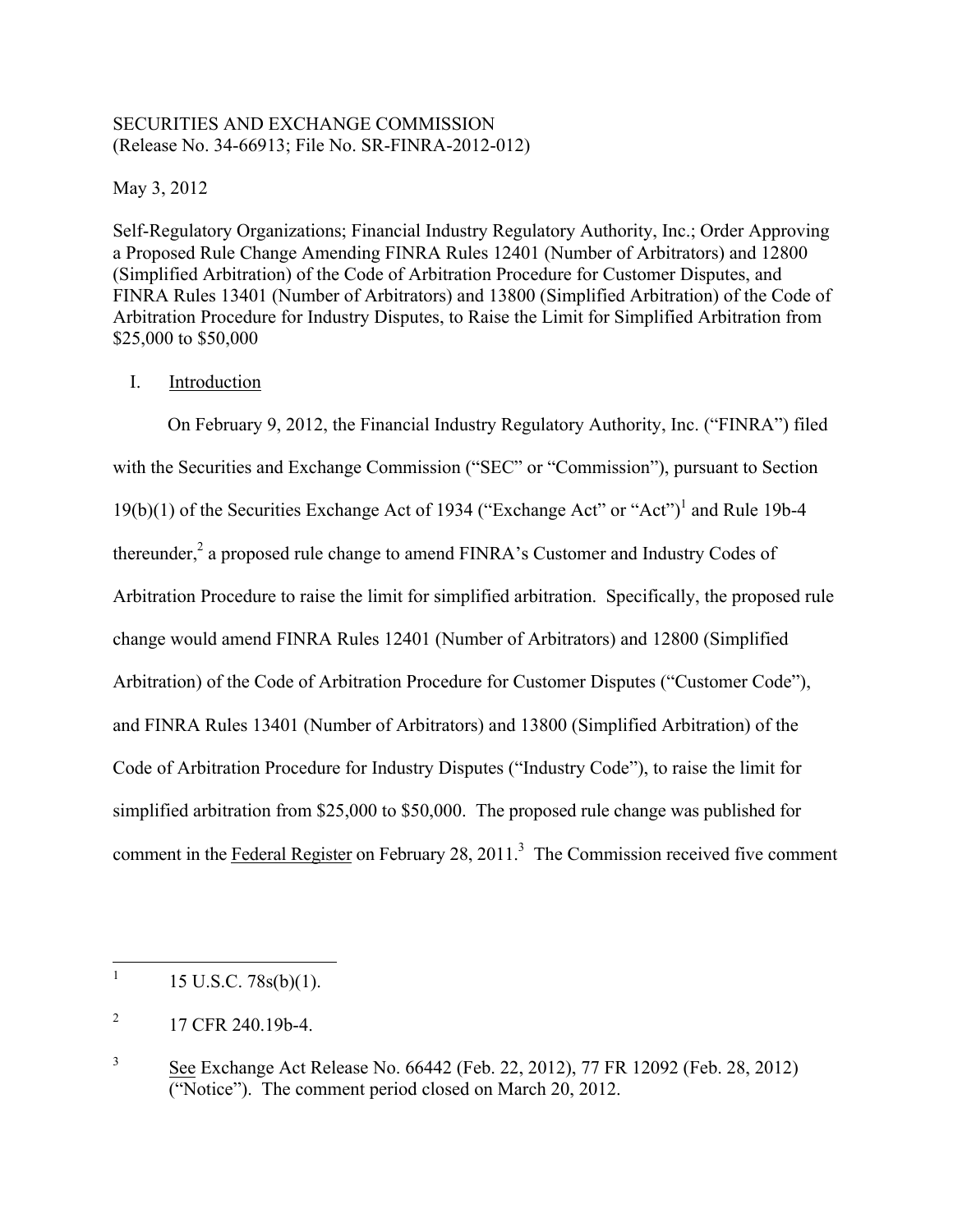letters on the proposed rule change,<sup>4</sup> and a response to comments from FINRA.<sup>5</sup> This order approves the proposed rule change.

## II. Description of the Proposal

requests a hearing (if it is an industry case). FINRA also expedites discovery in these cases.<sup>6</sup> The proposed rule change would raise the dollar limit for damages sought in order to offer As stated in the Notice, FINRA currently offers streamlined arbitration procedures for claimants seeking damages of \$25,000 or less. Under FINRA's simplified arbitration rules, one chair-qualified arbitrator decides the claim and issues an award based on the written submissions of the parties, unless the customer requests a hearing (if it is a customer case), or the claimant simplified arbitration to claimants seeking damages of \$50,000 or less.

Specifically, the proposed rule change would amend FINRA Rules 12401(a) and

13401(a) to provide that if the amount of a claim is \$50,000 or less, exclusive of interest and

 $\sqrt{5}$  and at the Commission's Public Reference Room. The text of the Response Letter is also See Letter from Margo A. Hassan, Assistant Chief Counsel, FINRA Dispute Resolution, to Elizabeth M. Murphy, Secretary, Commission, dated April 19, 2012 ("Response Letter"). The text of the proposed rule change and FINRA's Response Letter are available on FINRA's website at http://www.finra.org, at the principal office of FINRA, available on the Commission's website at http://www.sec.gov.

See Letter from Steven B. Caruso, Maddox Hargett & Caruso, P.C., dated March 2, 2012 ("Caruso Letter"); letter from Ryan K. Bakhtiari, President, Public Investors Arbitration Bar Association, dated March 16, 2012 ("PIABA Letter"); letter from William A. Jacobson, Associate Clinical Professor of Law, Cornell University Law School, and Director, Cornell Securities Law Clinic, and Brenda Beauchamp, Cornell Law School '13, dated March 20, 2012 ("Cornell Letter"); letter from Lisa A. Catalano, Director, Christine Lazaro, Supervising Attorney, and Anna Andreescu, Julia Iodice and Ashley Morris, Legal Interns, St. John's School of Law Securities Arbitration Clinic, dated March 20, 2012 ("St. John's Letter"); and letter from Jill I. Gross, Director, Edward Pekarek, Assistant Director, and Genavieve Shingle, Student Intern, Investor Rights Clinic at Pace Law School, dated March 20, 2012 ("PIRC Letter"). Comment letters are available at http://www.sec.gov.

<sup>6</sup> See FINRA Rule  $12800(d)$ .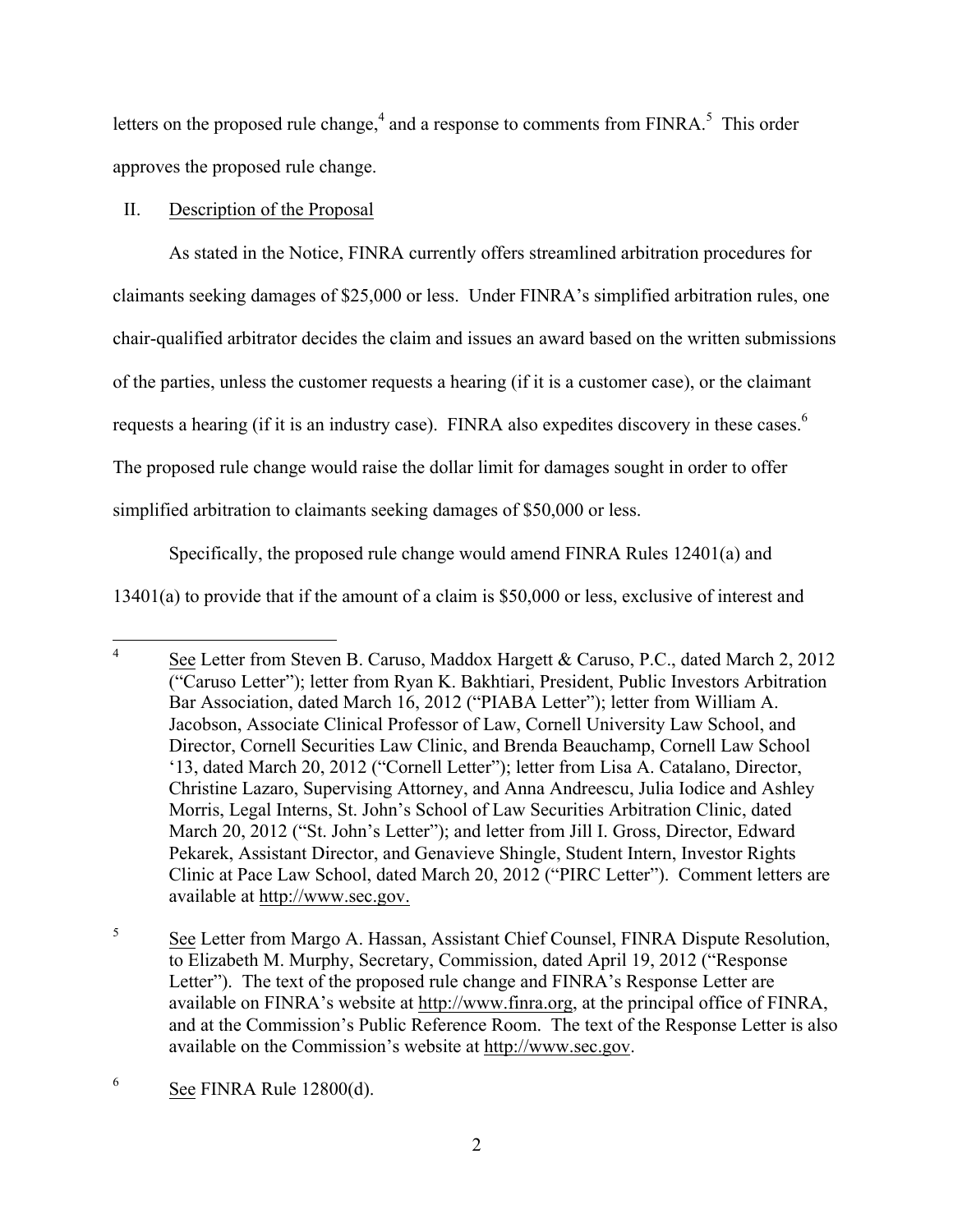expenses, the panel would consist of one arbitrator and the claim would be subject to the simplified arbitration procedures under FINRA Rules 12800 and 13800 respectively. The proposed rule change also would amend FINRA Rules 12401(b) and 13401(b) to state that if the amount of a claim is more than \$50,000, but not more than \$100,000, exclusive of interest and expenses, the panel would consist of one arbitrator unless the parties agree in writing to three arbitrators. The proposed rule change would not amend FINRA Rules  $12401(c)$  and  $13401(c)$ , relating to claims of more than \$100,000.

 The proposed rule change would also amend FINRA Rules 12800(a) and 13800(a) to provide that the simplified arbitration rules would apply to claims involving \$50,000 or less, exclusive of interest and expenses. In addition, the proposed rule change would amend FINRA Rules 12800(e) and 13800(e) to state that if any pleading increases the amount in dispute to more than \$50,000, FINRA would no longer administer the claim under the simplified arbitration rules and the regular provisions of the Customer Code and Industry Code, respectively, would apply.

 parties, without a hearing, would benefit users of FINRA's arbitration forum in many ways, for In the Notice, FINRA represented that allowing parties disputing claims between \$25,000 and \$50,000 to resolve their disputes based on the pleadings and other materials submitted by the example: (1) it would reduce forum fees because more parties could avoid hearing session fees and hearing process fees;  $(2)$  it would save parties the time and expense of preparing for, scheduling, and traveling to hearings; (3) it would provide an alternative for customers who are unable to retain an attorney and uncomfortable appearing at a hearing without representation;

 7 FINRA represented that the \$25,000 threshold captured twenty-one percent of all cases filed with FINRA's arbitration forum in 1998, but currently captures only ten percent of FINRA's caseload. FINRA stated that, based on 2011 statistics, raising the threshold to \$50,000 would increase the percentage of claims administered under simplified arbitration to seventeen percent of the claims filed with the forum.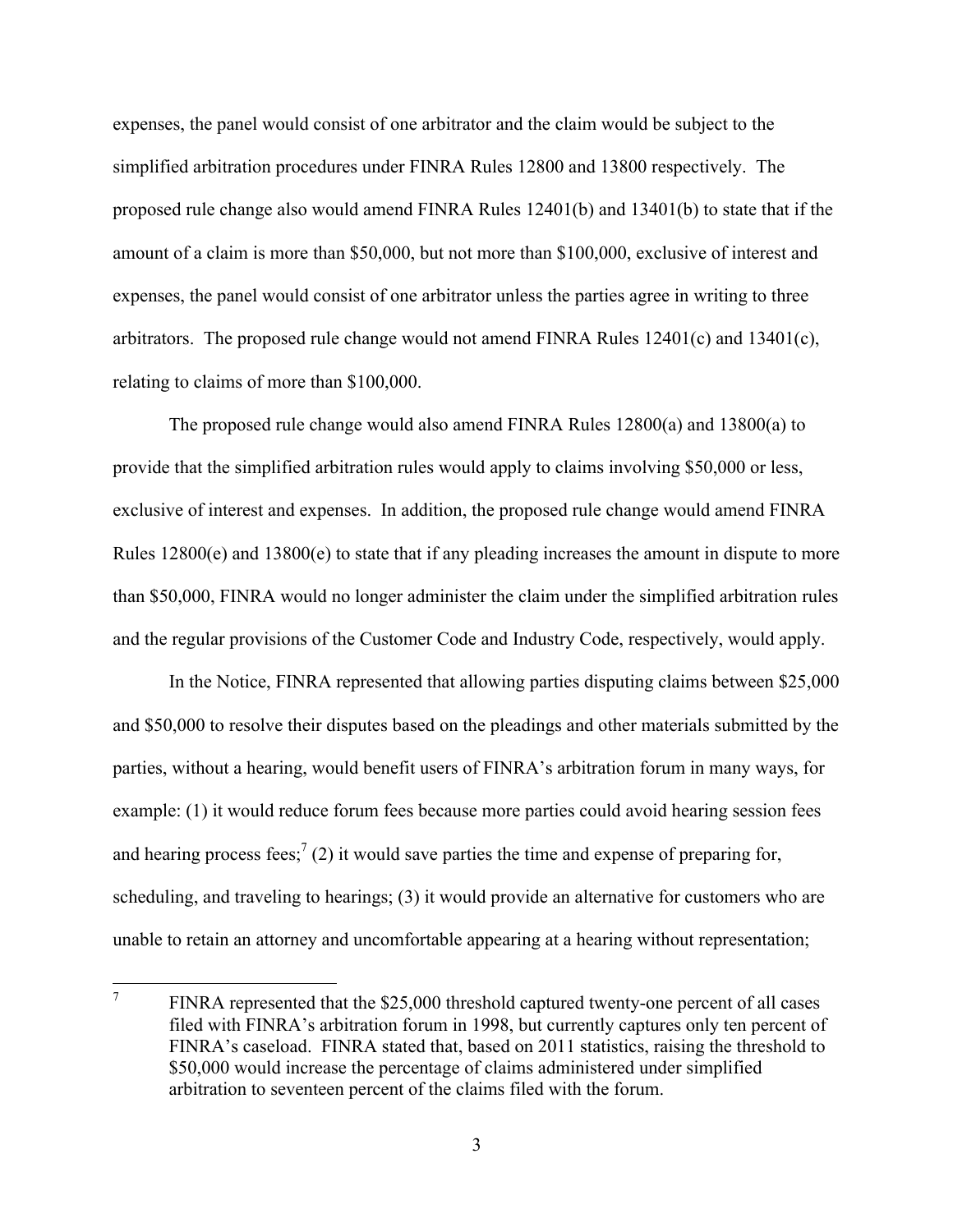and (4) it would expedite cases because the arbitrator and parties would not need to schedule a hearing.

FINRA has indicated that it would announce the effective date of the proposed rule change in a Regulatory Notice to be published no later than 60 days following Commission approval, and that the effective date would be no later than 30 days following publication of the Regulatory Notice announcing Commission approval.

III. Discussion of Comment Letters

proposal.<sup>8</sup> One commenter suggested an amendment to the proposal. None of the commenters As stated above, the Commission received five comment letters on the proposed rule change in response to the Notice. All five comment letters supported one or more aspects of the opposed the proposal.

The Caruso Letter stated that the proposed rule change would benefit public investors and should be approved.

The PIABA Letter stated that raising the threshold for simplified arbitration would benefit investors and other participants by increasing the efficiency of FINRA's arbitration forum, increasing flexibility to resolve claims through simplified arbitration, and reducing costs for forum users.

The Cornell Letter took no position on the proposed amendments to the Industry Code. But the Cornell Letter stated that raising the limit for simplified arbitration would benefit customers with claims generally considered "small" and make it more likely that they could obtain legal representation.

 8 Supra note 4.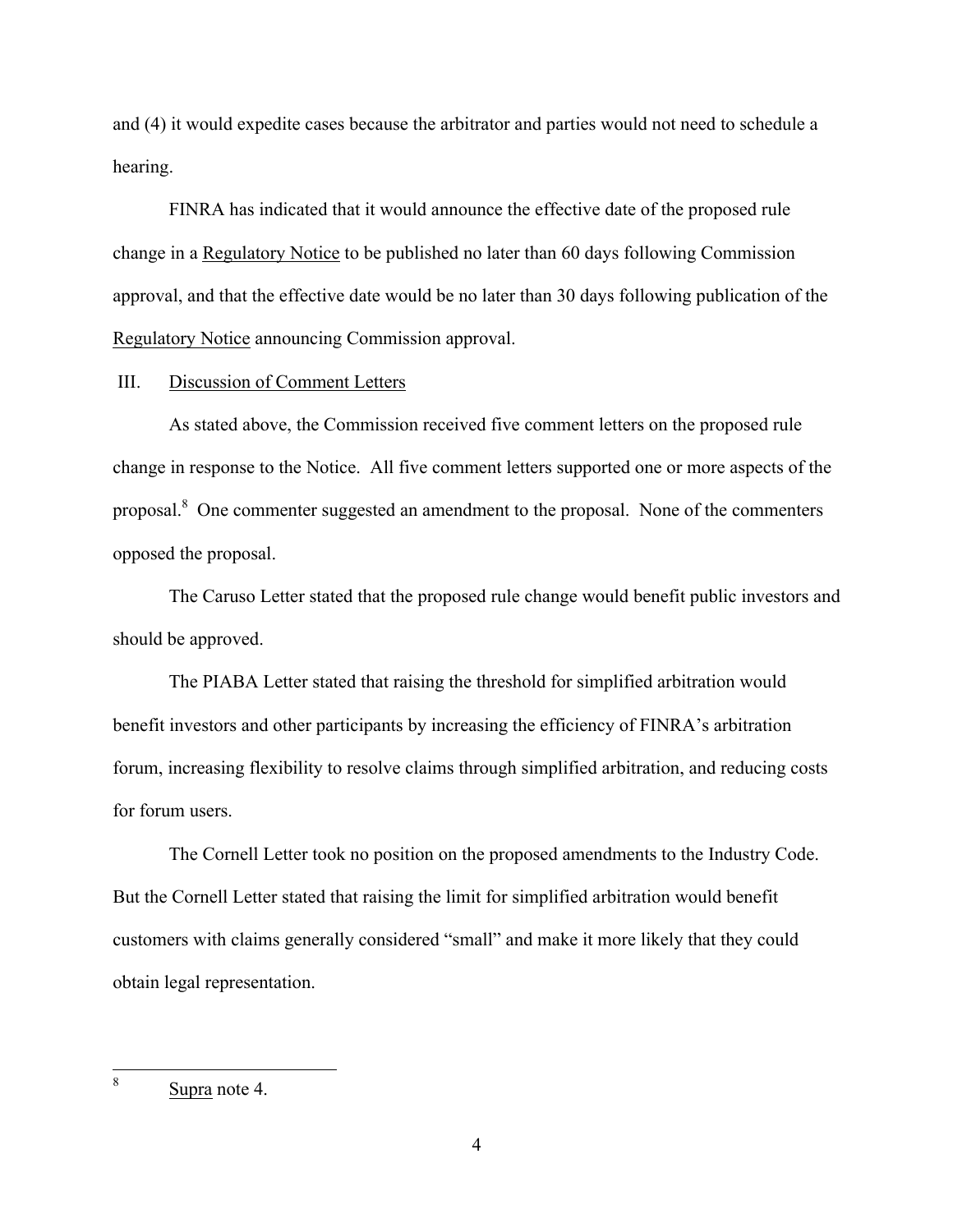expenses, such as hearing fees, legal fees (by facilitating claims brought on a pro se basis), and their expenses related to preparing for and appearing at arbitration hearings.<sup>9</sup> In addition, the St. market conditions after 1998, when the limit on the amount of damages claimed in simplified The St. John's Letter stated that raising the threshold for simplified arbitration would benefit investors by removing economic impediments to bringing claims in arbitration. Specifically, the St. John's Letter stated that the proposed rule would reduce arbitration-related travel expenses (associated with attending arbitration hearings). The St. John's Letter also stated that brokerage firms would also find the proposed rule change beneficial because it would reduce John's Letter stated that the proposed rule change would raise the percentage of cases eligible for simplified arbitration, which the letter represented has dropped due, in part, to inflation and arbitration was last increased.

help more investors due to the reduced time and resources involved in simplified arbitration. help more investors due to the reduced time and resources involved in simplified arbitration. The PIRC Letter expressed concern, however, about an arbitrator's ability to resolve a customer involving certain types of issues (e.g., fraud and suitability) require arbitrators to decide issues of resolve questions of credibility based solely on written submissions. Accordingly, the PIRC The PIRC Letter stated that the proposed rule change would benefit investors by enhancing the efficiency and expediency with which claims could be resolved in FINRA's arbitration forum, and by improving the environment for pro bono legal services organizations to dispute solely based on paper submissions. In particular, the PIRC Letter stated that disputes witness credibility. The PIRC Letter expressed concern that arbitrators might find it difficult to

 9 The St. John's Letter cited a firm's willingness to consent to simplified arbitration to resolve a dispute with an investor claiming damages greater than \$50,000.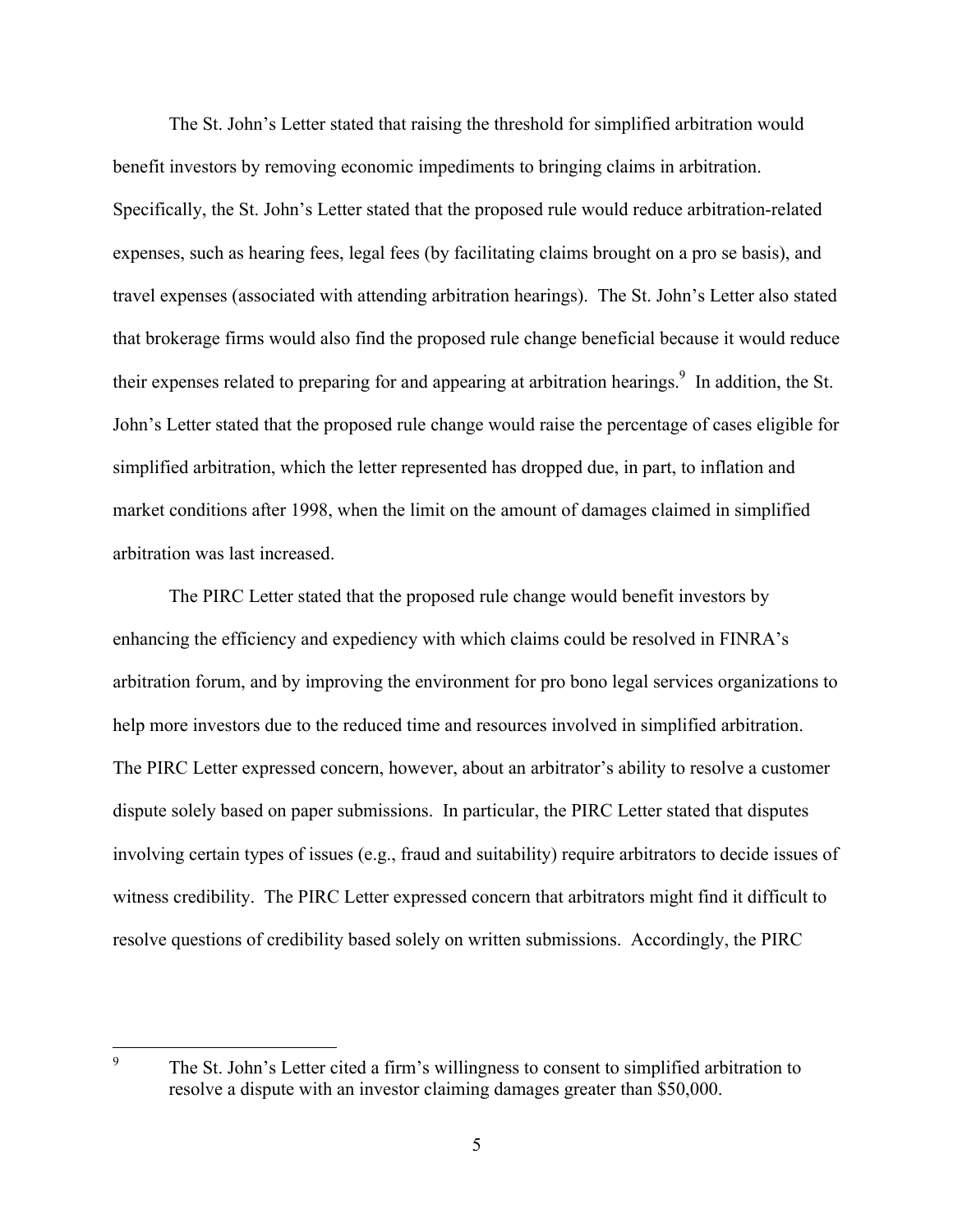Letter recommended FINRA amend the proposed rule to provide customer claimants the option of electing a telephonic hearing.

In its Response Letter, FINRA stated that it would consider the feasibility of a telephonic hearing option. But because the availability of telephonic hearings is not directly related to the substance of the proposed rule, and parties to an arbitration proceeding currently can jointly request a telephonic hearing, FINRA stated that its consideration of telephonic hearings should not delay the Commission's consideration of the proposed rule change. Therefore, FINRA declined to amend the proposed rule change to grant customer claimants the sole option to elect a telephonic hearing.

#### IV. Commission's Findings

 The Commission has carefully reviewed the proposed rule change, the comments thereunder applicable to a national securities association.<sup>10</sup> In particular, the Commission finds received, and FINRA's Response Letter. Based on its review, the Commission finds that the proposed rule change is consistent with the requirements of the Act and the rules and regulations that the proposed rule change is consistent with Section 15A(b)(6) of the Act,<sup>11</sup> which requires, among other things, that FINRA rules must be designed to prevent fraudulent and manipulative acts and practices, to promote just and equitable principles of trade, and, in general, to protect investors and the public interest.

More specifically, the Commission finds that the proposed rule change to raise the limit for simplified arbitration in FINRA's arbitration forum from \$25,000 to \$50,000 would benefit

In approving this proposed rule change, the Commission has considered the rule's impact on efficiency, competition, and capital formation. See 15 U.S.C. 78c(f).

 $11$  15 U.S.C. 78o–3(b)(6).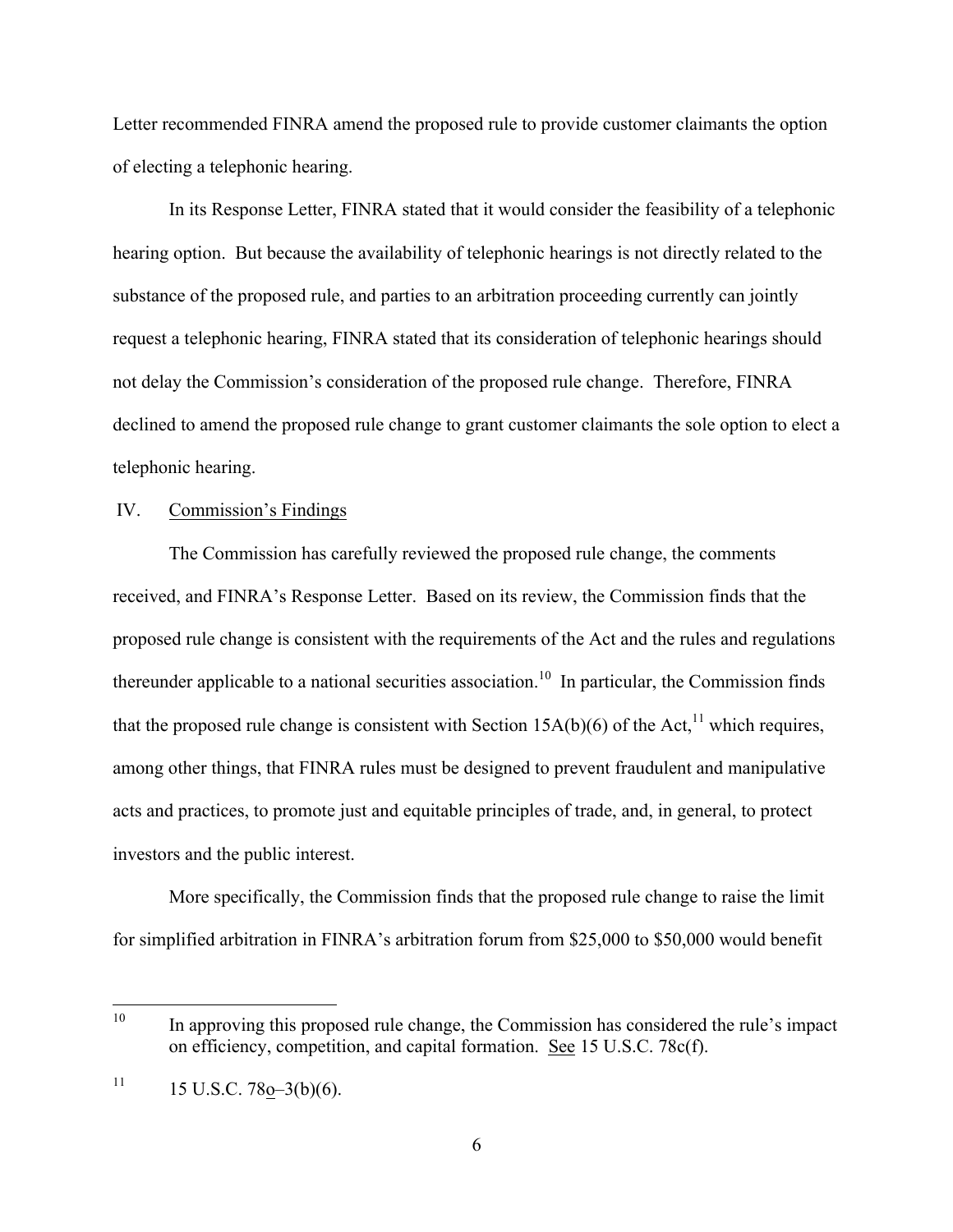regarding telephonic hearings expressed in the PIRC Letter, we believe that FINRA has investors and other participants in the forum by providing increased flexibility to use simplified arbitration and reducing costs for forum users. While the Commission appreciates the suggestion responded adequately to the suggestion and agree with the Response Letter's position that consideration of a telephonic hearing option should not delay our consideration of the proposed rule change, particularly given the Response Letter's representation that FINRA would separately consider the feasibility of granting customer claimants a telephonic hearing option.

For the reasons stated above, the Commission finds that the proposed rule change is consistent with the Act and the rules and regulations thereunder.

### V. Conclusion

IT IS THEREFORE ORDERED, pursuant to Section 19(b)(2) of the Act,<sup>12</sup> that the

 $\frac{1}{12}$ 15 U.S.C. 78s(b)(2).